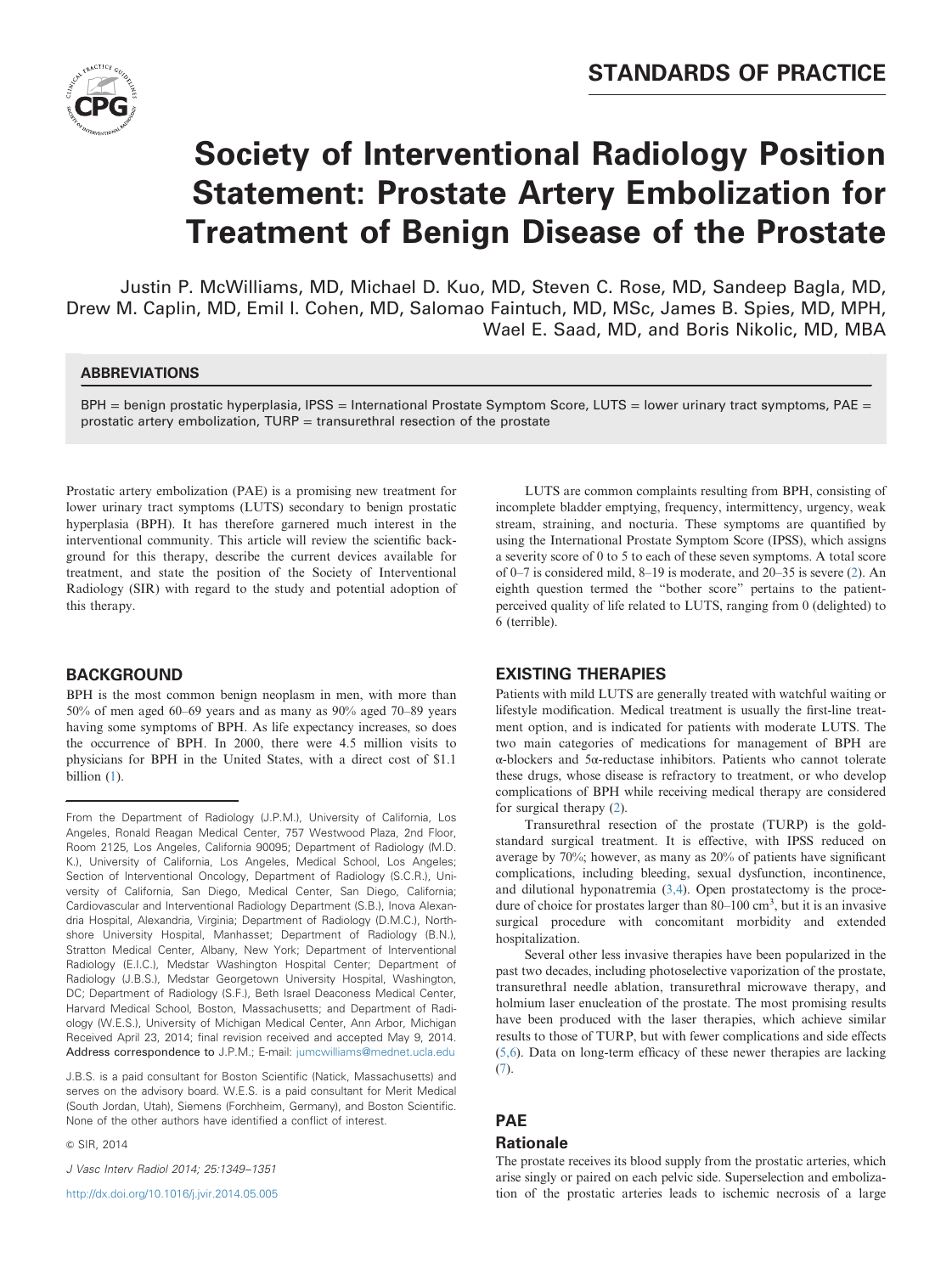proportion of the gland ([8\)](#page-2-0). Shrinkage of the gland follows, with subsequent reduction of LUTS.

#### Feasibility

Embolization of the prostatic arteries has been used since the 1970s to control serious bleeding after biopsy or prostatectomy (9–[11](#page-2-0)) and for refractory hematuria of prostatic origin ([12\)](#page-2-0). In 2000, it was first recognized that embolization could have a therapeutic effect on BPH [\(13](#page-2-0)). In this case report ([13\)](#page-2-0), volume reduction of 40% and improvement in IPSS from 24 to 13 was observed at 12 months after treatment. In 2008, a study of PAE in eight swine demonstrated shrinkage of the prostate and preserved sexual function ([14\)](#page-2-0). The same group [\(15](#page-2-0)) demonstrated that PAE produced prostatic infarction and no complications in a series of seven dogs with hormonally induced BPH.

#### Safety and Efficacy

The first intentional treatment of BPH with PAE in humans was published in 2010, when Carnevale et al ([16\)](#page-2-0) demonstrated relief of urinary obstruction and volume reduction in two patients with acute urinary retention. This was followed by a case series by Pisco et al ([17\)](#page-2-0), who demonstrated significant IPSS reduction, improved quality of life, increase in urinary peak flow rate, and prostate volume reduction in 15 patients. One major complication was encountered, a small ischemic area of bladder wall requiring partial resection. There were no cases of sexual dysfunction. This case series was then expanded to 89 patients [\(18](#page-2-0)). IPSS reduction in this cohort averaged 10 points, peak urinary flow increased by 38%, prostate volume decreased by 20%, and postvoid residual volume decreased by 30 cm<sup>3</sup>. No further major complications were reported, and erectile function was maintained or even improved [\(18](#page-2-0)). Most recently, the case series was expanded to 255 patients, with midterm follow-up. Clinical success was achieved in 81.9% of patients at 1 month, 75.2% at 1 year, and 72.0% at 2 and 3 years ([19\)](#page-2-0). These three publications [\(17](#page-2-0)–19) contained much overlap of patient data, and are best considered as incremental expansions of the same data set, rather than three distinct studies ([20\)](#page-2-0). Carnevale et al [\(21](#page-2-0)) also reported updated results of their case series, now including 11 patients with acute urinary retention as a result of BPH. Catheter removal and symptom improvement were achieved in 10 of these patients (91%). After 1 year, prostate volume had decreased by 30%, mean IPSS remained a very mild 2.8, there was no erectile dysfunction, and no major complications were observed. Quality of life was significantly improved in both cohorts of patients ([19,21\)](#page-2-0).

Preliminary experience in an American cohort was reported by Bagla et al [\(22](#page-2-0)) in 2013. In a single-center prospective trial, 17 of 18 men (94%) treated with PAE reported a significant improvement in IPSS and quality of life at 1 and 3 months. There were no minor or major complications [\(22](#page-2-0)). They then published their results from 20 patients in the same ongoing United States trial ([23\)](#page-2-0), demonstrating similar improvements in symptoms and quality of life to 6 months.

The first randomized controlled trial of PAE versus TURP ([24\)](#page-2-0), enrolling 114 patients with moderate to severe LUTS and prostate volumes of less than  $100 \text{ cm}^3$ , was recently published. At 12-month and 24-month follow-up, both groups showed similar improvements in IPSS, quality of life, peak flow rate, and postvoid residual volume. Technical failures (5.3% vs 0%) and clinical failures (9.4% vs 3.9%) were more common with PAE, whereas substantial bleeding (3.8%) and transurethral resection syndrome (1.9%) occurred only with TURP. PAE recipients were less likely to require urethral catheterization and required a shorter hospital stay.

#### Devices

Three materials have been studied in the published trials of PAE in humans. In the trials of Carnevale et al [\(16,21](#page-2-0)), tris-acryl gelatin microspheres (Embosphere microspheres; Merit Medical, South Jordan, Utah) were used. Pisco et al [\(17](#page-2-0)–[20](#page-2-0)) used nonspherical polyvinyl alcohol particles. Bagla et al [\(22,23](#page-2-0)) used hydrogel microspheres with a

proprietary coating (Embozene microspheres; CeloNova Biosciences, San Antonio, Texas).

#### POTENTIAL ADVANTAGES OF PAE

PAE has several potential advantages over traditional surgical therapies. It is minimally invasive, usually performed via a single femoral artery puncture. Conscious sedation rather than general anesthesia is used, and the procedure is well tolerated, without significant pain. Technical success, when defined as embolization of at least one prostatic side, is achieved in greater than 95% of patients ([19\)](#page-2-0); bilateral embolization is the preferred definition of technical success, and is achieved in 75%–94% of patients [\(21,23](#page-2-0)). Unlike TURP, there does not appear to be an upper limit of prostate size that can be effectively treated. Prolonged Foley catheterization is not necessary, and is sometimes avoided completely. PAE may be performed as an outpatient procedure, with patient discharge typically occurring 4–6 hours after the procedure. Relief begins to occur within days in most cases, and side effects are generally mild. Major complications are rare. Typical complications of urologic surgeries, including blood loss requiring transfusion, bladder incontinence, and erectile dysfunction, have not been reported with PAE. The effect of the treatment is significant, with marked reduction in IPSS and improvement in urinary flow rates, and these results seem durable over at least 1 year of followup. Quality of life scores suggest that patients are quite satisfied with their urinary symptoms following the treatment.

# POTENTIAL LIMITATIONS OF PAE

Although PAE is a promising procedure for BPH, it is not likely to be effective for the multitude of other causes of LUTS, including overactive or hyperactive bladder, dysfunction or contracture of the bladder neck, sphincter dyssynergia, prostatitis, urethral strictures, prostate or bladder cancer, and interstitial cystitis ([25\)](#page-2-0). Exclusion criteria for PAE have not been fully elucidated, and further research is needed to establish contraindications ([26\)](#page-2-0). At this stage of its development, it is clear that PAE for the treatment of BPH should be considered only in patients who are significantly symptomatic. Its relative place in therapy, vis-à-vis medical or other surgical therapies, requires further study.

Occasionally, PAE cannot be technically achieved on at least one side, usually as a result of atherosclerosis, small artery size, tortuosity, or inability to achieve safe position for embolization. Even if PAE is technically successful, not all patients experience significant clinical improvement. As many as 25% of patients may not show a significant reduction in IPSS or improvement in peak flow rate ([21\)](#page-2-0). If only unilateral embolization is possible, clinical success is achieved in approximately 50% of patients [\(27](#page-2-0)).

PAE is a technically challenging procedure that requires excellent knowledge of pelvic arterial anatomy, advanced microcatheter skills, and precision in achieving the desired endpoint without reflux. The prostatic arteries have highly variable origins and are frequently small and tortuous [\(28](#page-2-0)). The prostatic arterial supply is intimately related to that of the other pelvic organs, especially the bladder and rectum, and there is potential for severe complications with nontarget embolization. Collateral circulation may be present, and can be dynamic during the embolization process, with collateral supplies to adjacent arteries opening as resistance within the prostatic bed increases.

Minor side effects are common following PAE, including urinary frequency, dysuria, pelvic pain, hematuria, blood in the stool, hematospermia, and diarrhea [\(19,21](#page-2-0)). These are almost always self-limited, but underscore the possibility that nontarget embolization may occur even if not detected during the procedure.

Ionizing radiation and iodinated contrast material are required for procedural guidance. Although older men are less sensitive to stochastic effects of radiation exposure than younger patients, prolonged fluoroscopy times are not uncommon during a PAE procedure, and deterministic effects such as skin burn could potentially occur. The